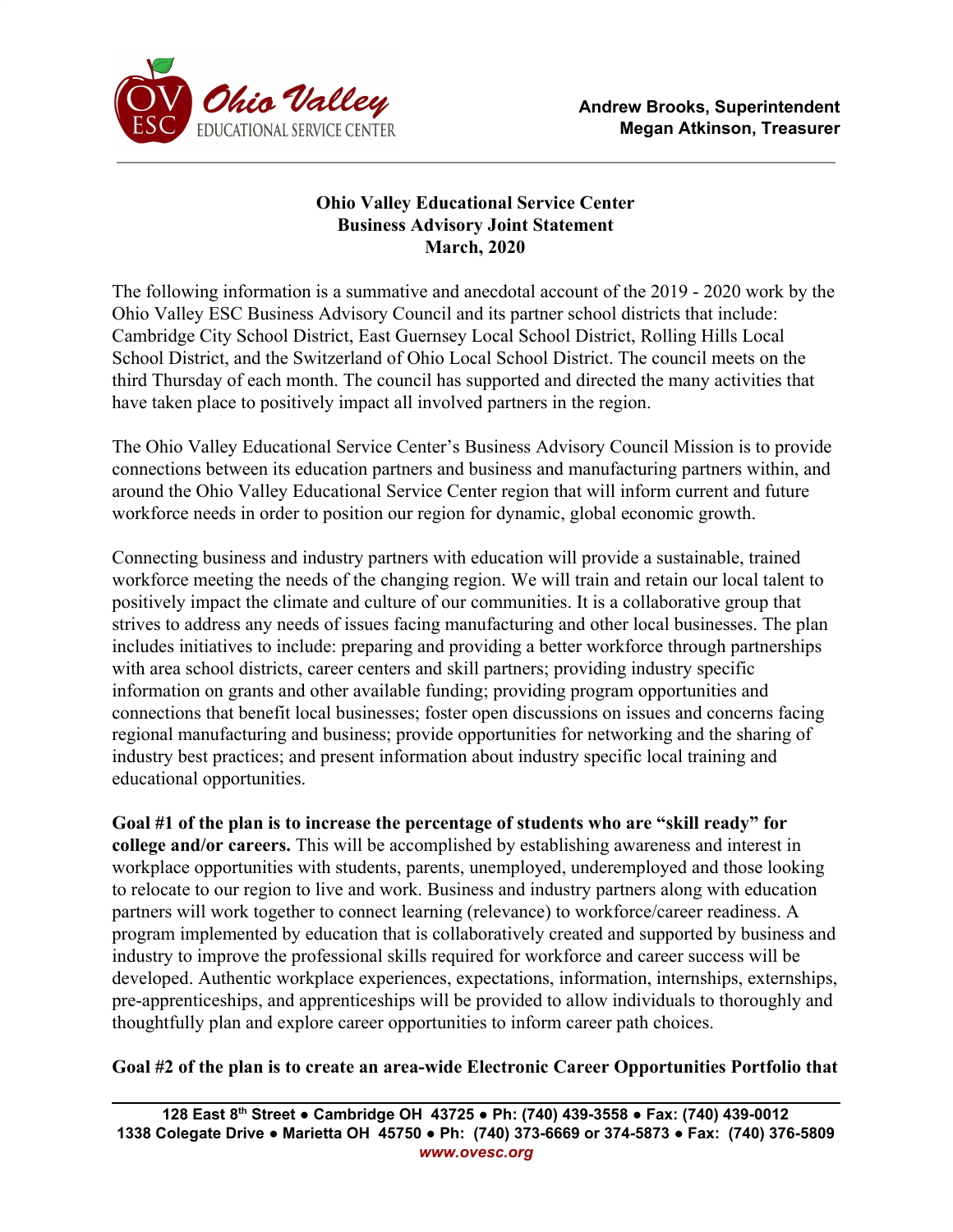**is supported by local business partners and skill partners will be created.** Business and industry partners, along with Pre-K through 20 education partners will work together to connect learning to workforce and career pathways. With input from all partners, a plan and design to create the electronic tool to support the thorough and thoughtful plan to explore local career opportunities will be developed.

**Goal #3 of the plan is to secure the necessary funding to place a Career Pathways Specialist in each partner school district for three (3) years.** By establishing an Education/Workforce Foundation, communicating its existence and structure to all stakeholders, appropriate funding and grant opportunities can be submitted to support and sustain current plan goals.

The Ohio Valley Business Advisory Council has received a tremendous amount of input on economic trends and opportunities in the region from a number of sources. Current information for hot careers or in demand jobs in the region shows the need for 400 registered nurses, individuals possessing a commercial driver's license, machinists, maintenance technicians, CNC operators, and technology positions including cyber security. Most local manufacturers simply state the need for potential employees to demonstrate appropriate "soft skills", be able to come to work regularly and on time, and be able to pass a drug test. Most significantly is the information to support the changing economic conditions in the region due to massive energy sources uncovered in the region.

The Shale Crescent USA group is specifically targeting the top 100 energy companies in the world to do business in our region that is being marketed as the Shale Crescent. Their research projects the potential for 100,000 new jobs in our region by 2025. The jobs will be high-paying blue collar jobs requiring specific credentialing and skills, but not necessarily college and/or university degrees. Understanding that the total population of the four county region supported by Ohio Valley BAC is not much more than that total, then the magnitude of the future opportunities for our young people, and the impact on current local manufacturing and business, the need for an intentional focused plan to connect business partners and education partners is absolutely necessary. With the advent of jobs in the energy industry, stress was placed on local manufacturers and business as the turnover rates increased to about 35%. At the same time, one of our business partners stated that he had gone through 400 temporary employees in that year, yet had only received one applicant from approximately 1800 graduating seniors representing all of the local high schools. This was a trend that was communicated over and over again by local business partners. Parents and students did not know what opportunities were available to them locally, and were unaware of the skills required to gain successful employment. As a result, the region has seen a steady decline in village populations, and nearly all of the partner school districts have been trending to decreased student enrollments for more than three decades.

The 2019 - 2020 activities associated with the OVESC BAC to meet plan goals to support "skill readiness" and reflect implementation progress in the region include:

**Career Pathways Specialist** established in the region on October 1, 2015 has at this time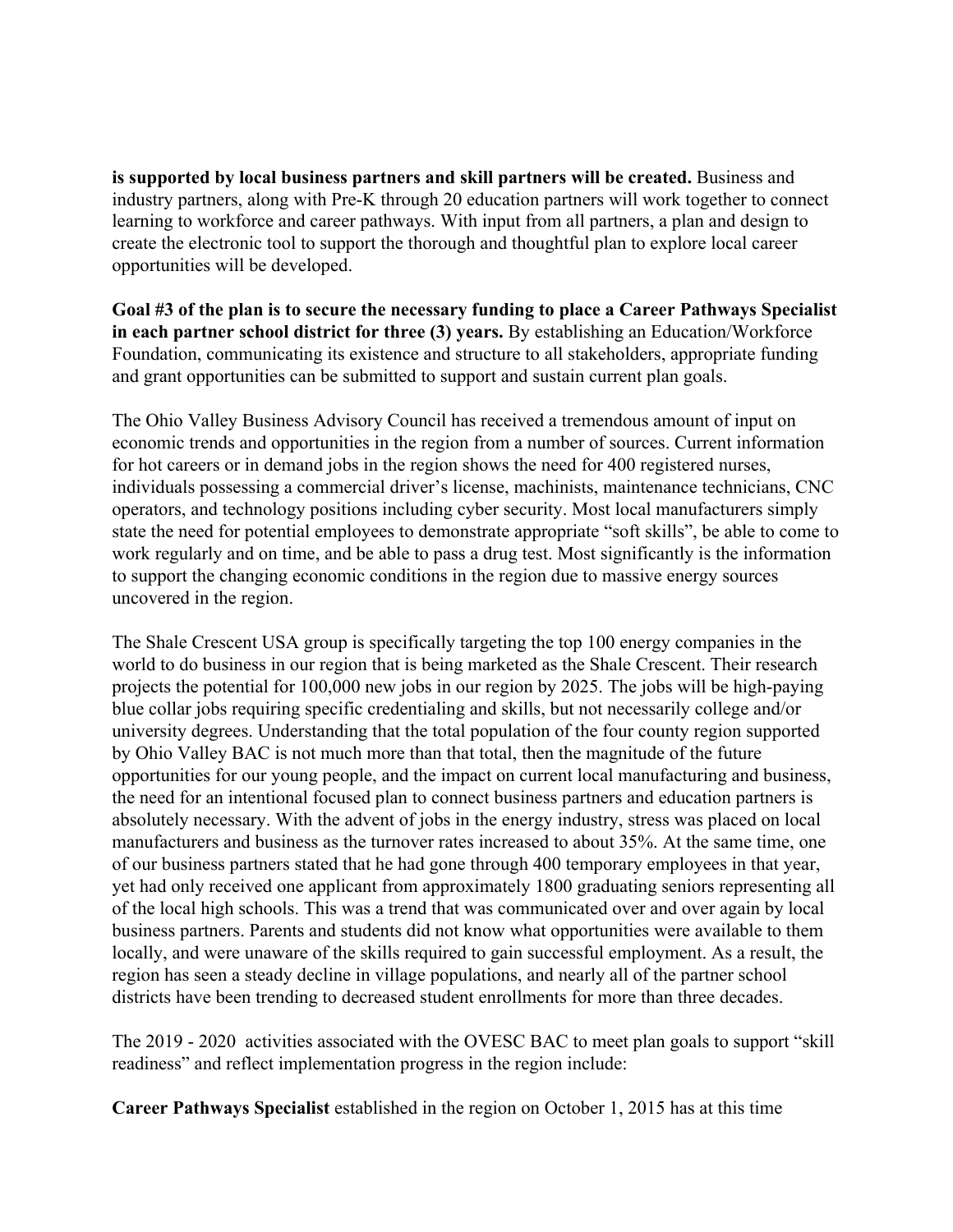completed the following during this reporting period:

- Increased partnerships with local businesses and industry partners from 110 to at least 130.
- 126 Job Shadowing experiences involving students.
- 309 students have taken advantage of Business Tours.
- 1 Career Expo in Rolling Hills Local Schools with over 400 students impacted. A second Expo is planned for May in Noble Local Schools.
- 300 backpacks set up with OhioMeansJobs
- 2319 students have benefitted from information presented by business and higher education speakers coming into the local schools.
- Countless meetings and informal conversations with students have taken place throughout this year about their plans and the many activities being promoted through this program.

Changed the fee structure and contract agreement for the Careers in My Community Project targeting students in PreK through College, parents, the unemployed, underemployed, and individuals who will relocate into our region. This web based project is designed to allow individuals to thoroughly and thoughtfully plan and explore career opportunities in our region, as well as connecting them with the local skills partners for training and credentialing for local jobs. Connecting business and industry partners with education partners will provide a sustainable, trained workforce meeting the needs of the changing region. We will train and retain our local talent to positively impact the climate and culture of our communities. Our tagline, "Building Futures—Changing Lives" will be the outcome for future generations to call our region "home". Visit [www.careersinmycommunity.org](http://www.careersinmycommunity.org/) to learn more. The number of business partners on this website has more than doubled. Our goal is to continue to grow this web site so it becomes a more viable source of information for students and adults within our community.

Successfully submitted a local development district grant (OMEGA) to support the implementation of a Career Pathways Industry Coordinator position in the region. The position will support the Careers in My Community Project by recruiting Business and Skill Partner sponsorships to support the CiMC electronic tool. The number of Business and Skill Partners continues to grow because of this position. Unfortunately, the Coordinator resigned in February so a replacement will need secured so this work can continue.

Developed a Manufacturing Skills for Success (Pilot Program) with MVESC, OVESC, and Mid-East Career & Technical Center with the objective to offer Certified Production Technician Certificate to students from 5 area high schools. The goal is for 12-15 students per school, per year to participate. A potential of 75 certificates over 2 year time period. Since August, 2020 twenty-seven (27) students have enrolled with 5 participating from Noble Local Schools, 7 from Cambridge City Schools, 6 from Crooksville and 9 from West Muskingum. One student has earned the credential. Two of the four instructors have earned their credential and are MSSC Authorized Instructors. The Career Pathways Specialist has provided field trip experiences for the students from Noble Local Schools.